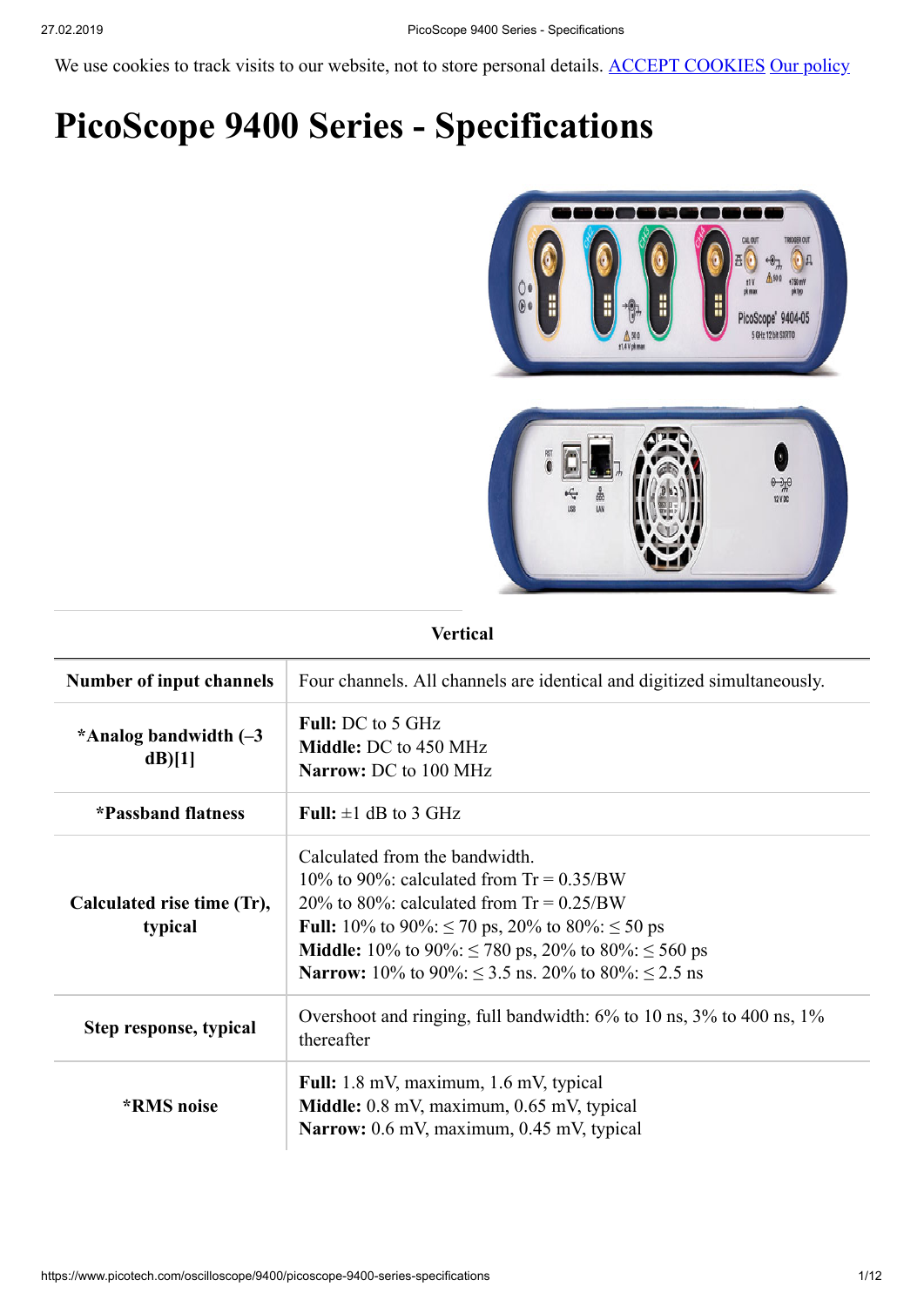| <b>Vertical</b>                                                       |                                                                                                                                                                                                                                                                                                                                |
|-----------------------------------------------------------------------|--------------------------------------------------------------------------------------------------------------------------------------------------------------------------------------------------------------------------------------------------------------------------------------------------------------------------------|
| <b>Scale factors (sensitivity)</b>                                    | 10 mV/div to 250 mV/div<br>Full scale is 8 vertical divisions<br>Adjustable in a 10-12.5-15-20-25-30-40-50-60-80-100-125-150-200-250<br>mV/div sequence. Also adjustable in 1% fine increments or better.<br>With manual or calculator data entry the increment is 0.1 mV/div.                                                 |
| *DC gain accuracy                                                     | $\pm$ 2% of full scale. $\pm$ 1.5% of full scale, typical                                                                                                                                                                                                                                                                      |
| <b>Position range</b>                                                 | $±4$ divisions from center screen                                                                                                                                                                                                                                                                                              |
| DC offset range                                                       | Adjustable from $-1$ V to $+1$ V in 10 mV increments (coarse). Also<br>adjustable in fine increments of 2 mV.<br>With manual or calculator data entry the increment is 0.01 mV for offset<br>between -99.9 and 99.9 mV, and 0.1 mV for offset between -999.9 and<br>999.9 mV.<br>Referenced to the center of display graticule |
| * Offset accuracy                                                     | $\pm 2$ mV $\pm 2\%$ of offset setting. $\pm 1$ mV $\pm 1\%$ of offset setting, typical                                                                                                                                                                                                                                        |
| <b>Operating input voltage</b>                                        | $\pm 800$ mV                                                                                                                                                                                                                                                                                                                   |
| <b>Vertical zoom and</b><br>position                                  | For all input channels, waveform memories, or functions<br>Vertical factor: 0.01 to 100<br>Vertical position: $\pm 800$ divisions maximum of zoomed waveform                                                                                                                                                                   |
| <b>Channel-to-channel</b><br>crosstalk (channel<br><i>isolation</i> ) | $\geq$ 50 dB (316:1) for input frequency DC to 1 GHz<br>$\geq$ 40 dB (100:1) for input frequency > 1 GHz to 3 GHz<br>$\geq$ 36 dB (63:1) for input frequency > 3 GHz to $\leq$ 5 GHz                                                                                                                                           |
| Delay between channels                                                | $\leq 10$ ps, typical<br>Between any two channels, full bandwidth, equivalent time                                                                                                                                                                                                                                             |
| <b>ADC</b> resolution                                                 | 12 bits                                                                                                                                                                                                                                                                                                                        |
| <b>Hardware vertical</b><br>resolution                                | 0.4 mV/LSB without averaging                                                                                                                                                                                                                                                                                                   |
| <b>Overvoltage protection</b>                                         | $\pm 1.4$ V (DC + peak AC)                                                                                                                                                                                                                                                                                                     |
| * Input impedance                                                     | $(50 \pm 1.5)$ $\Omega$ . $(50 \pm 1)$ $\Omega$ , typical                                                                                                                                                                                                                                                                      |
| Input match                                                           | Reflections for 70 ps rise time: 10% or less, -20 dB typical                                                                                                                                                                                                                                                                   |
| <b>Input coupling</b>                                                 | DC                                                                                                                                                                                                                                                                                                                             |
| <b>Input connectors</b>                                               | SMA female                                                                                                                                                                                                                                                                                                                     |
| <b>Internal probe power</b>                                           | 9.6 W maximum                                                                                                                                                                                                                                                                                                                  |
| Probe power per probe                                                 | 3.3 V: 100 mA max.<br>12 V: 150 mA max.                                                                                                                                                                                                                                                                                        |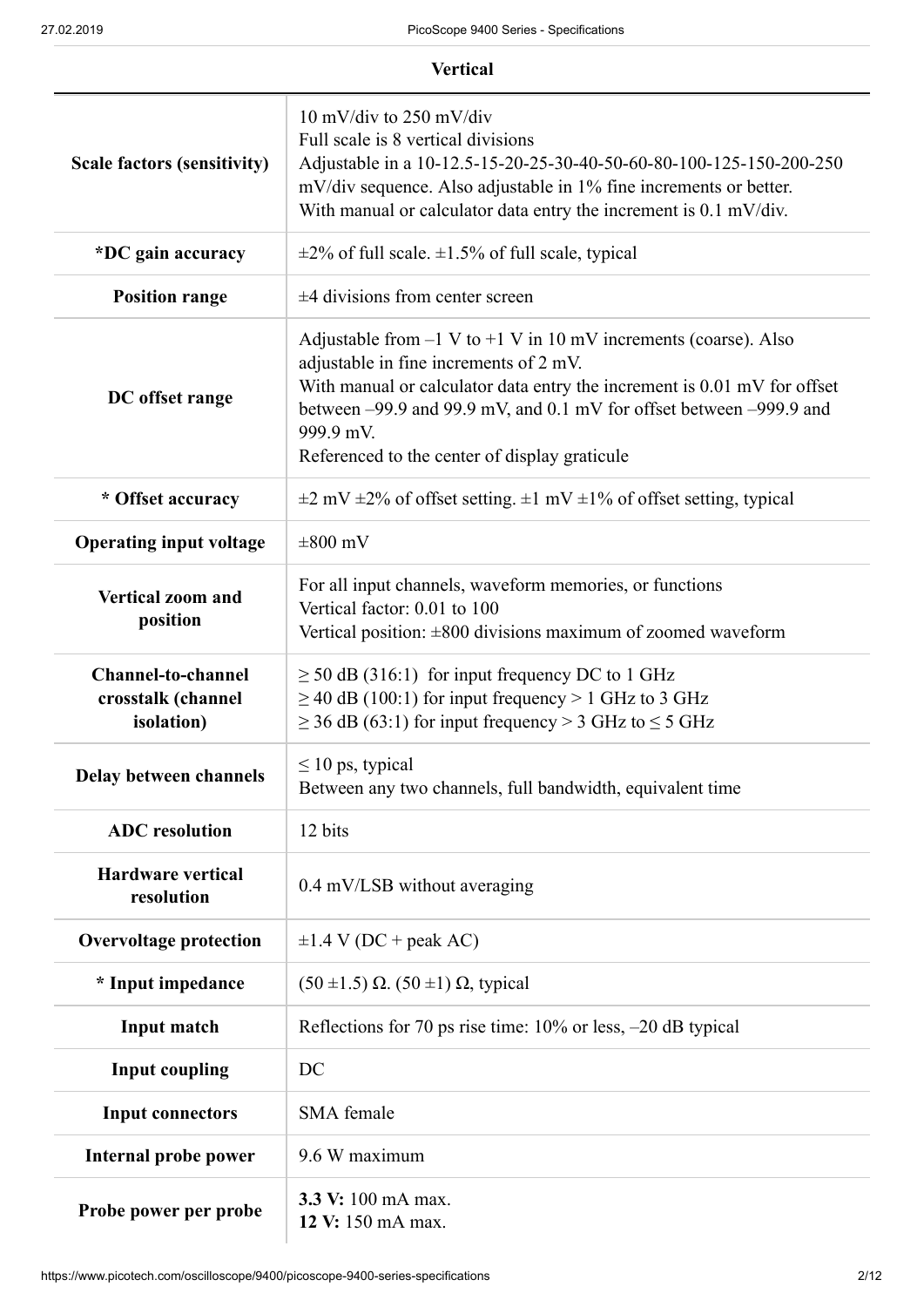## **Vertical**

| <b>Attenuation</b> | Attenuation factors may be entered to scale the oscilloscope for external<br>attenuators connected to the channel inputs<br>Range: 0.0001:1 to 1 000 000:1<br>Units: Ratio or dB<br>Scale: Volt, Watt, Ampere, or unknown |
|--------------------|---------------------------------------------------------------------------------------------------------------------------------------------------------------------------------------------------------------------------|

# **Horizontal**

| <b>Timebase</b>                           | Internal timebase common to all input channels.                                                                                                                                                                                                                                              |
|-------------------------------------------|----------------------------------------------------------------------------------------------------------------------------------------------------------------------------------------------------------------------------------------------------------------------------------------------|
| Timebase range                            | Full horizontal scale is 10 divisions<br><b>Real time sampling:</b> 10 ns/div to 1000 s/div<br>Random equivalent time sampling: 50 ps/div to 5 µs/div<br><b>Roll:</b> 100 ms/div to 1000 s/div<br>Segmented: Total number of segments: 2 to 1024. Dead time between<br>segments: $2 \mu s$ . |
| <b>Horizontal zoom and</b><br>position    | For all input channels, waveform memories, or functions<br>Horizontal factor: From 1 to 2000<br>Horizontal position: From 0% to 100% non-zoomed waveform                                                                                                                                     |
| <b>Timebase clock accuracy</b>            | Frequency: 500 MHz<br>Initial set tolerance: $\pm 10$ ppm @ 25 °C $\pm 3$ °C<br>* Overall frequency stability: $\pm 50$ ppm over operating temperature range                                                                                                                                 |
| <b>Aging</b>                              | $\pm$ 7 ppm over 10 years @ 25 °C                                                                                                                                                                                                                                                            |
| <b>Timebase resolution</b>                | 1 ps with random equivalent-time sampling                                                                                                                                                                                                                                                    |
| * Delta time measurement<br>accuracy      | $\pm (50$ ppm * reading + 0.1% * screen width + 5 ps)                                                                                                                                                                                                                                        |
| Pre-trigger delay                         | Record length $\div$ current sampling rate (when delay = 0)                                                                                                                                                                                                                                  |
| Post-trigger delay                        | 0 to 4.28 s. Coarse increment is one horizontal scale division, fine<br>increment is 0.1 horizontal scale division, manual or calculator increment<br>is 0.01 horizontal scale division.                                                                                                     |
| <b>Channel-to-channel</b><br>deskew range | $\pm 50$ ns range. Coarse increment is 100 ps, fine increment is 10 ps. With<br>manual or calculator data entry the increment is four significant digits or 1<br>ps.                                                                                                                         |

# **Acquisition**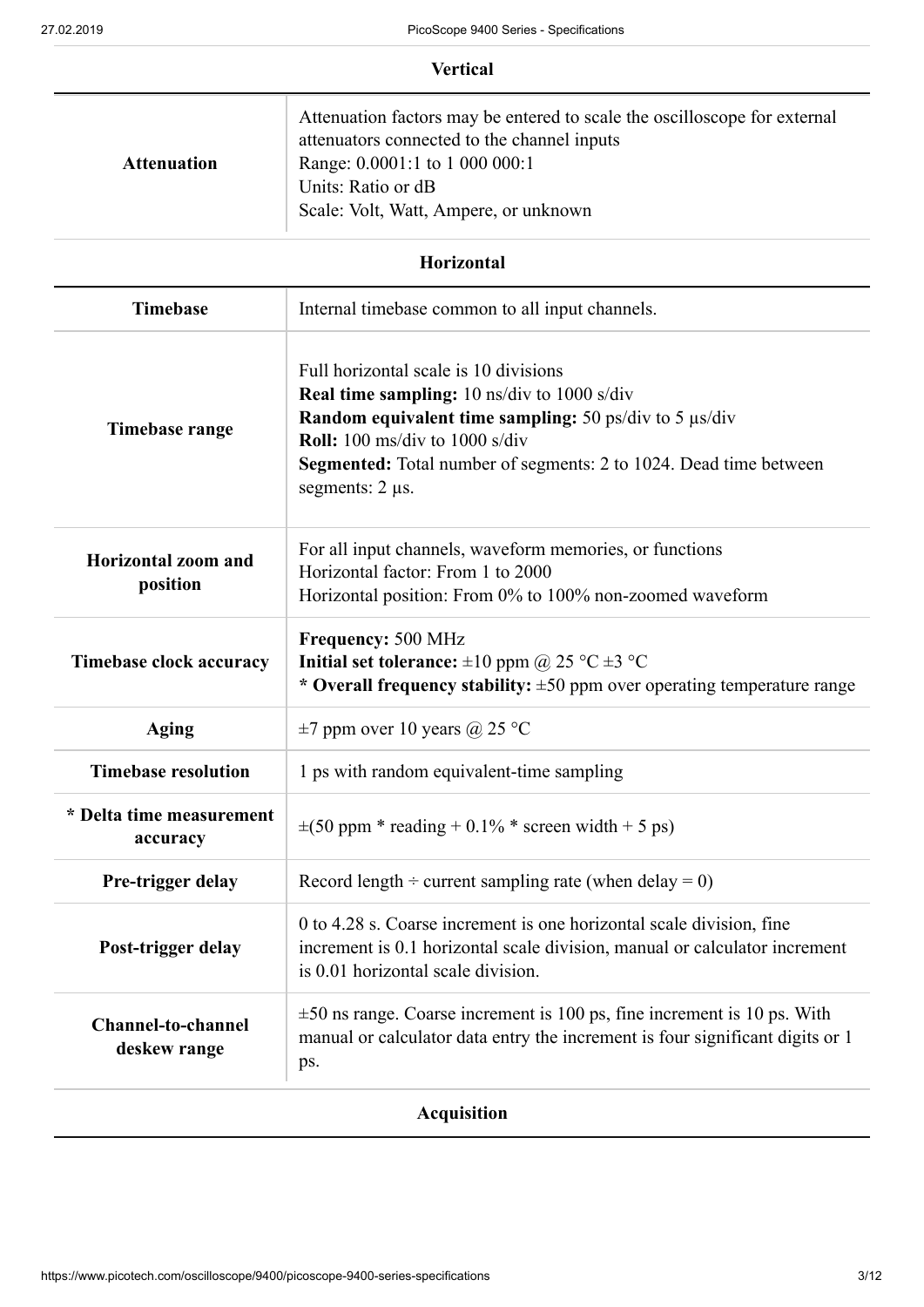| <b>Acquisition</b>                        |                                                                                                                                                                                                                                                                                                                                                                                                                                                                                                                                                                                                                                                                                                                                                                                                                                                                                                                     |
|-------------------------------------------|---------------------------------------------------------------------------------------------------------------------------------------------------------------------------------------------------------------------------------------------------------------------------------------------------------------------------------------------------------------------------------------------------------------------------------------------------------------------------------------------------------------------------------------------------------------------------------------------------------------------------------------------------------------------------------------------------------------------------------------------------------------------------------------------------------------------------------------------------------------------------------------------------------------------|
| <b>Sampling modes</b>                     | <b>Real time:</b> Captures all of the sample points used to reconstruct a<br>waveform during a single trigger event<br>Random equivalent time: Acquires sample points over several trigger<br>events, requiring the input waveform to be repetitive<br>Roll: Acquisition data will be displayed in a rolling fashion starting from<br>the right side of the display and continuing to the left side of the display<br>(while the acquisition is running)                                                                                                                                                                                                                                                                                                                                                                                                                                                            |
| <b>Segmented</b>                          | Segmented memory optimizes available memory for data streams that<br>have long dead times between activity.<br>Number of segments: up to 1024<br>Rearm time - as fast as 2 µs (minimum time between trigger events)                                                                                                                                                                                                                                                                                                                                                                                                                                                                                                                                                                                                                                                                                                 |
| <b>Maximum sampling rate</b>              | <b>Real time:</b> 500 MS/s per channel simultaneously<br><b>Random equivalent time:</b> Up to 1 TS/s or 1 ps trigger placement<br>resolution                                                                                                                                                                                                                                                                                                                                                                                                                                                                                                                                                                                                                                                                                                                                                                        |
| <b>Record length</b>                      | <b>Real time sampling:</b> From 50 S/ch to 250 kS/ch for one channel, to 125<br>kS/ch for two channels, to 50 kS/ch for three and four channels<br>Random equivalent time sampling: From 500 S/ch to 250 kS/ch for one<br>channel, to 125 kS/ch for two channels, to 50 kS/ch for three and four<br>channels                                                                                                                                                                                                                                                                                                                                                                                                                                                                                                                                                                                                        |
| <b>Duration at highest</b><br>sample rate | 0.5 ms for one channel, 0.25 ms for two channels, 0.125 ms for three and<br>four channels                                                                                                                                                                                                                                                                                                                                                                                                                                                                                                                                                                                                                                                                                                                                                                                                                           |
| <b>Acquisition modes</b>                  | <b>Sample (normal):</b> Acquires first sample in decimation interval and<br>displays results without further processing<br>Average: Average value of samples in decimation interval. Number of<br>waveforms for average: 2 to 4096.<br>Envelope: Envelope of acquired waveforms. Minimum, Maximum or both<br>Minimum and Maximum values acquired over one or more acquisitions.<br>Number of acquisitions is from 2 to 4096 in $\times$ 2 sequence and<br>continuously.<br>Peak detect: Largest and smallest sample in decimation interval.<br>Minimum pulse width: $1/(sampling\ rate)$ or 2 ns $\omega$ 50 $\mu s$ /div or faster for<br>single channel.<br>High resolution: Averages all samples taken during an acquisition interval<br>to create a record point. This average results in a higher-resolution, lower-<br>bandwidth waveform. Resolution can be expanded to 12.5 bits or more, up<br>to 16 bits. |

# **Trigger**

**Trigger sources** Internal from any channel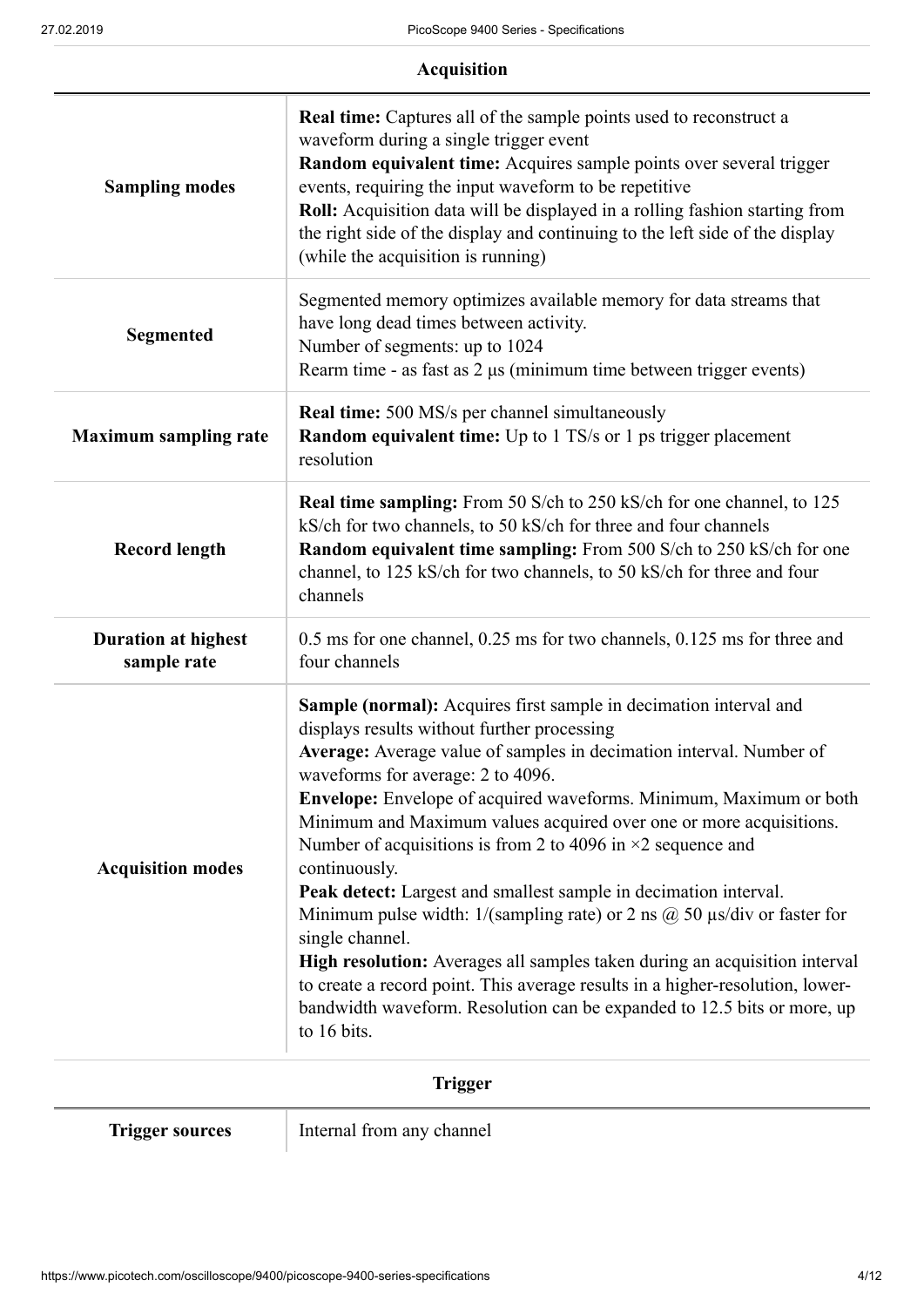|                                  | <b>Trigger</b>                                                                                                                                                                                                                                                                                                                                                 |
|----------------------------------|----------------------------------------------------------------------------------------------------------------------------------------------------------------------------------------------------------------------------------------------------------------------------------------------------------------------------------------------------------------|
| <b>Trigger mode</b>              | Freerun: Triggers automatically but not synchronized to the input in<br>absence of trigger event. Normal (triggered): Requires trigger event for<br>oscilloscope to trigger.<br><b>Single:</b> SW button that triggers only once on a trigger event. Not suitable<br>for random equivalent-time sampling                                                       |
| <b>Trigger coupling</b>          | DC                                                                                                                                                                                                                                                                                                                                                             |
| <b>Trigger style</b>             | <b>Edge:</b> Triggers on a rising and falling edge of any source from DC to 2.5<br>GHz<br><b>Divider:</b> The trigger source is divided down four times $(4)$ before being<br>applied to the trigger system. It has a trigger frequency range up to 5 GHz.                                                                                                     |
| <b>Trigger holdoff mode</b>      | Time or random                                                                                                                                                                                                                                                                                                                                                 |
| <b>Trigger holdoff range</b>     | <b>Holdoff by time:</b> Adjustable from 500 ns to 15 s in a 1-2-5-10 sequence<br>or in 4 ns fine increments<br><b>Random:</b> This mode varies the trigger holdoff from one acquisition to<br>another by randomizing the time value between triggers. The randomized<br>time values can be between the values specified in the Min Holdoff and<br>Max Holdoff. |
| <b>Bandwidth and sensitivity</b> | Low sensitivity: 100 mV p-p DC to 100 MHz. Increasing linearly from<br>100 mV p-p at 100 MHz to 200 mV p-p at 5 GHz. Pulse width: 100 ps $\omega$<br>200 mV p-p typical.<br>* High sensitivity: 30 mV p-p DC to 100 MHz. Increasing linearly from<br>30 mV p-p at 100 MHz to 70 mV p-p at 5 GHz. Pulse width: 100 ps $\omega$ 70<br>$mV$ p-p.                  |
| <b>Trigger level range</b>       | -1 V to 1 V in 10 mV increments (coarse). Also adjustable in fine<br>increments of 1 mV.                                                                                                                                                                                                                                                                       |
| Edge trigger slope               | <b>Positive:</b> Triggers on rising edge<br><b>Negative:</b> Triggers on falling edge<br><b>Dual slope:</b> Triggers on both edges of the signal                                                                                                                                                                                                               |
| * Internal RMS trigger           | Combined trigger and interpolator jitter<br>Edge and divided trigger: $2 ps + 0.1 ppm$ of delay, maximum                                                                                                                                                                                                                                                       |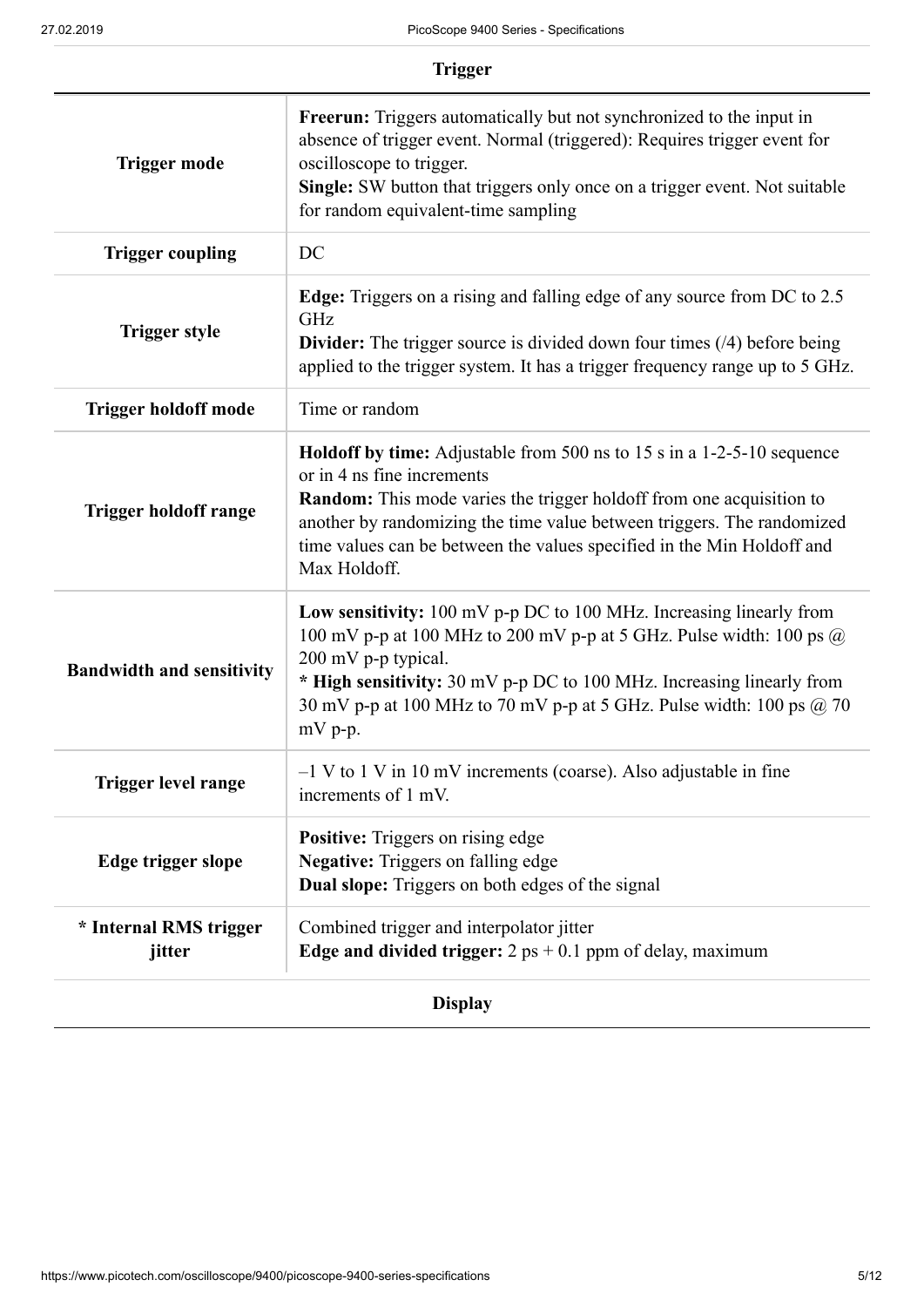| <b>Display</b>    |                                                                                                                                                                                                                                                                                                                                                                                                                                                                                                                                                                                                                                                                                                                                                                                                                                                                                                                                                                                                                                                                                                                                                                                                                                                                                                                                                                               |
|-------------------|-------------------------------------------------------------------------------------------------------------------------------------------------------------------------------------------------------------------------------------------------------------------------------------------------------------------------------------------------------------------------------------------------------------------------------------------------------------------------------------------------------------------------------------------------------------------------------------------------------------------------------------------------------------------------------------------------------------------------------------------------------------------------------------------------------------------------------------------------------------------------------------------------------------------------------------------------------------------------------------------------------------------------------------------------------------------------------------------------------------------------------------------------------------------------------------------------------------------------------------------------------------------------------------------------------------------------------------------------------------------------------|
| Persistence       | <b>Off:</b> No persistence<br>Variable persistence: Time that each data point is retained on the display.<br>Persistence time can be varied from 100 ms to 20 s.<br>Infinite persistence: In this mode, a waveform sample point is displayed<br>forever.<br>Variable Gray Scaling: Five levels of a single color that is varied in<br>saturation and luminosity. Refresh time can be varied from 1 s to 200 s.<br>Infinite Gray Scaling: In this mode, a waveform sample point is<br>displayed forever in five levels of a single color.<br>Variable Color Grading: With Color Grading selected, historical timing<br>information is represented by a temperature or spectral color scheme<br>providing "z-axis" information about rapidly changing waveforms.<br>Refresh time can be varied from 1 to 200 s.<br>Infinite Color Grading: In this mode, a waveform sample point is<br>displayed forever by a temperature or spectral color scheme.                                                                                                                                                                                                                                                                                                                                                                                                                             |
| <b>Style</b>      | Dots: Displays waveforms without persistence, each new waveform<br>record replaces the previously acquired record for a channel.<br>Vector: This function draws a straight line through the data points on the<br>display. Not suited to multi-value signals such as a displayed eye diagram.                                                                                                                                                                                                                                                                                                                                                                                                                                                                                                                                                                                                                                                                                                                                                                                                                                                                                                                                                                                                                                                                                 |
| Graticule         | Full Grid, Axes with tick marks, Frame with tick marks, Off (no graticule).                                                                                                                                                                                                                                                                                                                                                                                                                                                                                                                                                                                                                                                                                                                                                                                                                                                                                                                                                                                                                                                                                                                                                                                                                                                                                                   |
| Format            | <b>Auto:</b> Automatically places, adds or deletes graticules as you select more<br>or fewer waveforms to display.<br>Single XT: All waveforms are superimposed and are eight divisions high.<br><b>Dual YT:</b> With two graticules, all waveforms can be four divisions high,<br>displayed separately or superimposed.<br><b>Quad YT:</b> With four graticules, all waveforms can be two divisions high,<br>displayed separately or superimposed.<br>When you select dual or quad screen display, every waveform channel,<br>memory and function can be placed on a specified graticule.<br>XY: Displays voltages of two waveforms against each other. The<br>amplitude of the first waveform is plotted on the horizontal X axis and the<br>amplitude of the second waveform is is plotted on the vertical Y axis.<br>$XY + YT$ : Displays both XY and YT pictures. The YT format appears on<br>the upper part of the screen, and the XY format on the lower part of the<br>screen. The YT format display area is one screen and any displayed<br>waveforms are superimposed.<br>$XY + 2YT$ : Displays both YT and XY pictures. The YT format appears<br>on the upper part of the screen, and the XY format on the lower part of the<br>screen. The YT format display area is divided into two equal screens.<br>Tandem: Displays graticules to the left and to the right. |
| <b>View Color</b> | You may choose a default color selection, or select your own color set.<br>Different colors are used for displaying selected items: background,<br>channels, functions, waveform memories, FFTs, TDR/TDTs, and<br>histograms.                                                                                                                                                                                                                                                                                                                                                                                                                                                                                                                                                                                                                                                                                                                                                                                                                                                                                                                                                                                                                                                                                                                                                 |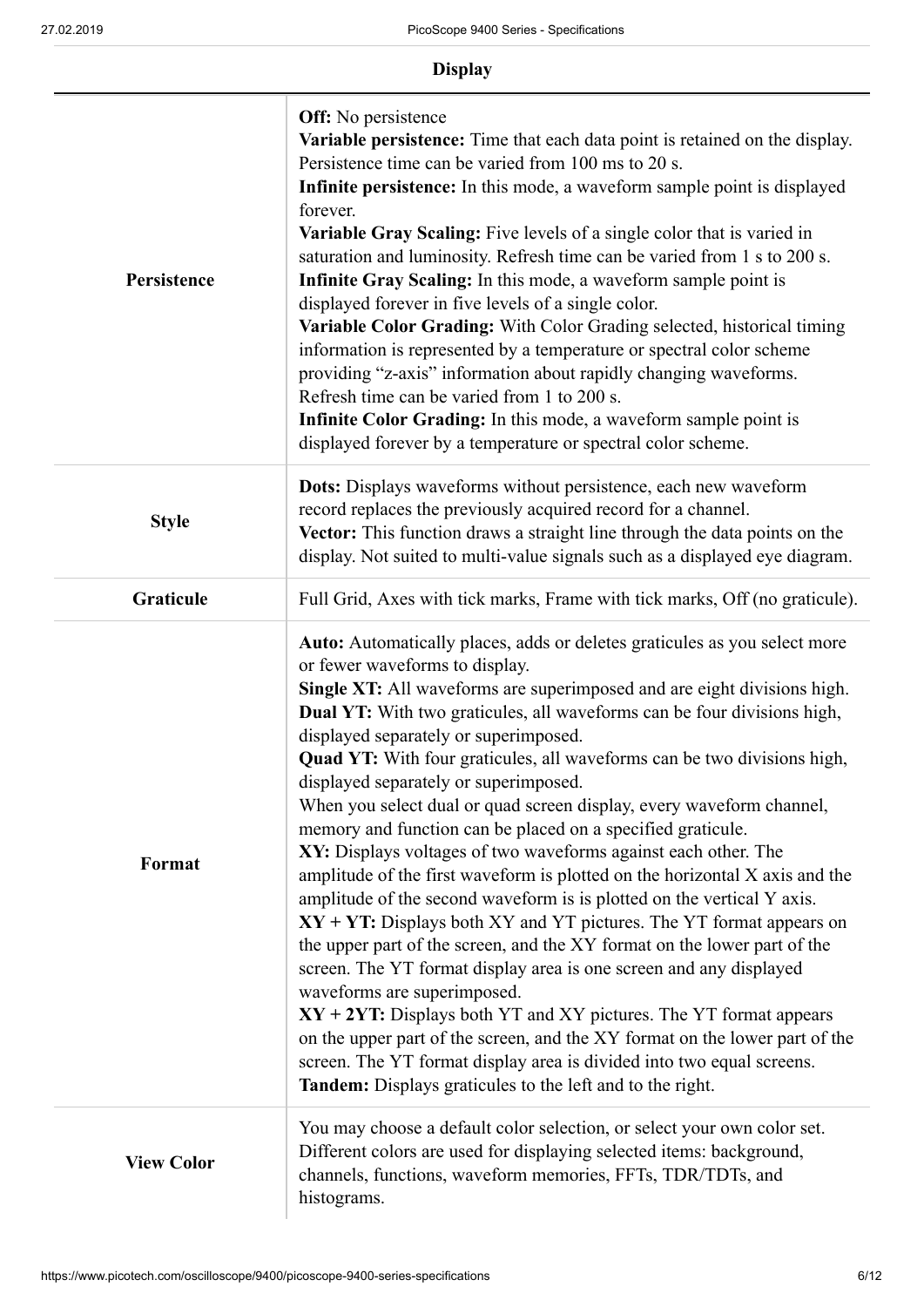|                             | <b>Display</b>                                                                                                                                                                                                                                                                                                                                                                                                                         |
|-----------------------------|----------------------------------------------------------------------------------------------------------------------------------------------------------------------------------------------------------------------------------------------------------------------------------------------------------------------------------------------------------------------------------------------------------------------------------------|
| <b>Trace annotation</b>     | The instrument gives you the ability to add an identifying label, bearing<br>your own text, to a waveform display. For each waveform, you can create<br>multiple labels and turn them all on or all off. Also, you can position them<br>on the waveform by dragging or by specifying an exact horizontal<br>position.                                                                                                                  |
|                             | <b>Save/Recall</b>                                                                                                                                                                                                                                                                                                                                                                                                                     |
| <b>Management</b>           | Store and recall setups, waveforms and user mask files to any drive on<br>your PC. Storage capacity is limited only by disk space.                                                                                                                                                                                                                                                                                                     |
| <b>File extensions</b>      | <b>Waveform files:</b><br>.wfm for binary format<br>.txt for verbose format (text)<br>txty for Y values formats (text).<br>Database files: .wdb<br>Setup files: .set<br>User mask files: .pcm                                                                                                                                                                                                                                          |
| <b>Operating system</b>     | Microsoft Windows 7, 8 and 10, 32-bit and 64-bit.                                                                                                                                                                                                                                                                                                                                                                                      |
| <b>Waveform save/recall</b> | Up to four waveforms may be stored into the waveform memories (M1 to<br>M4), and then recalled for display.                                                                                                                                                                                                                                                                                                                            |
| Save to/recall from disk    | You can save or recall your acquired waveforms to or from any drive on<br>the PC. To save a waveform, use the standard Windows Save as dialog<br>box. From this dialog box you can create subdirectories and waveform<br>files, or overwrite existing waveform files.<br>You can load, into one of the Waveform Memories, a file with a waveform<br>you have previously saved and then recall it for display.                          |
| <b>Save/recall setups</b>   | The instrument can store complete setups in the memory and then recall<br>them.                                                                                                                                                                                                                                                                                                                                                        |
| <b>Screen</b> image         | You can copy a screen image into the clipboard with the following<br>formats: Full Screen, Full Window, Client Part, Invert Client Part,<br>Oscilloscope Screen and Oscilloscope Screen.                                                                                                                                                                                                                                               |
| <b>Autoscale</b>            | Pressing the Autoscale key automatically adjusts the vertical channels, the<br>horizontal scale factors, and the trigger level for a display appropriate to<br>the signals applied to the inputs.<br>The Autoscale feature requires a repetitive signal with a frequency greater<br>than 100 Hz, duty cycle greater than 0.2%, amplitudes greater than 100<br>mV p-p. Autoscale is operative only for relatively stable input signals. |

# **Marker**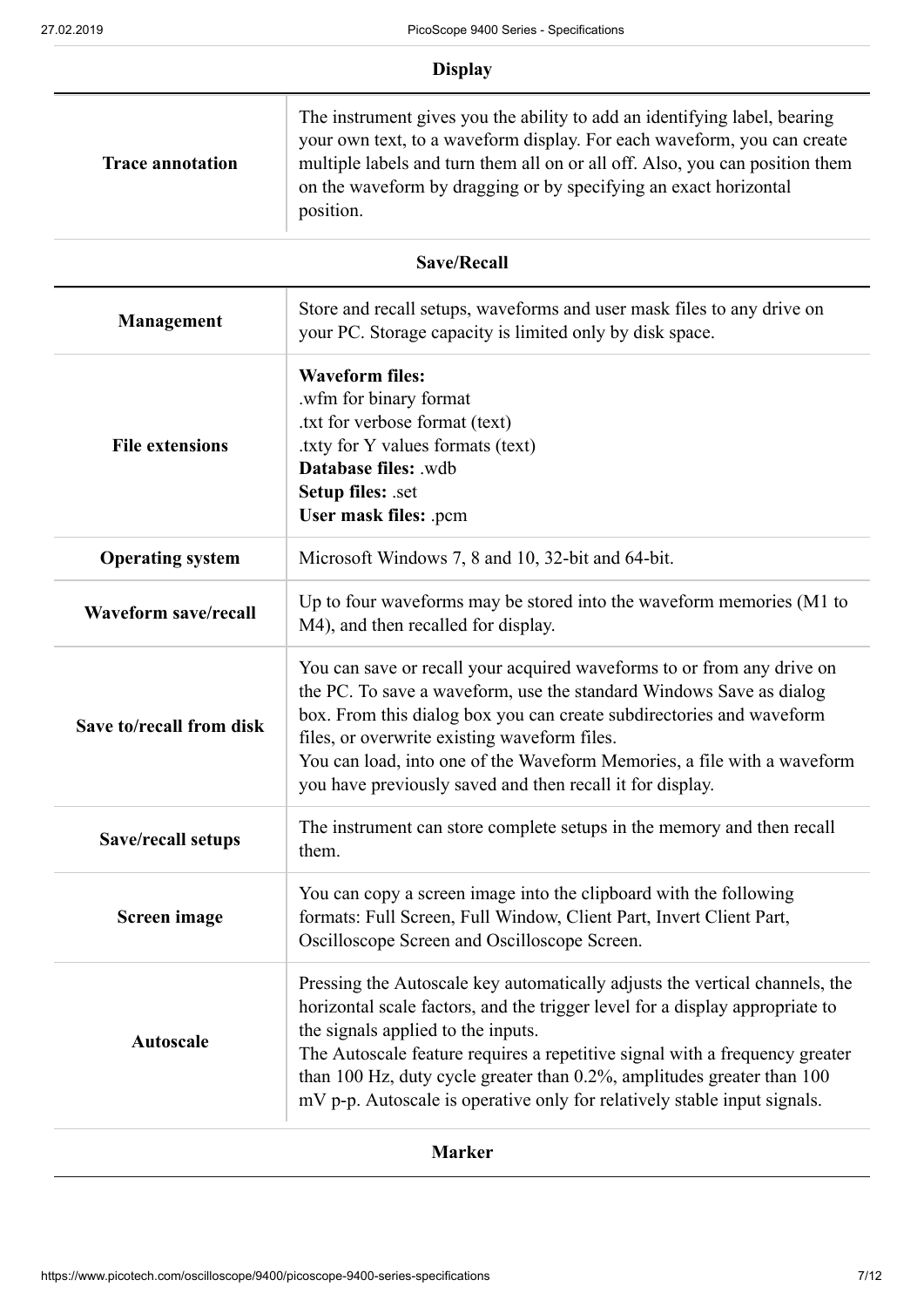#### **Marker**

| <b>Marker type</b>                 | <b>X-Marker:</b> vertical bars (measure time).<br>Y-Marker: horizontal bars (measure volts).<br>XY-Marker: waveform markers.                                   |  |
|------------------------------------|----------------------------------------------------------------------------------------------------------------------------------------------------------------|--|
| <b>Marker measurements</b>         | Absolute, Delta, Volt, Time, Frequency, Slope.                                                                                                                 |  |
| <b>Marker motion</b>               | <b>Independent:</b> both markers can be adjusted independently.<br>Paired: both markers can be adjusted together.                                              |  |
| <b>Ratiometric</b><br>measurements | Provide ratiometric measurements between measured and reference<br>values. These measurements give results in such ratiometric units as %,<br>dB, and degrees. |  |

#### **Measure**

| <b>Automated measurements</b>           | Up to ten simultaneous measurements are supported at the same time.                                                                                                                                                                                                                                             |
|-----------------------------------------|-----------------------------------------------------------------------------------------------------------------------------------------------------------------------------------------------------------------------------------------------------------------------------------------------------------------|
| Automatic parametric                    | 48 automatic measurements available.                                                                                                                                                                                                                                                                            |
| <b>Amplitude measurements</b>           | Maximum, Minimum, Top, Base, Peak-Peak, Amplitude, Middle, Mean,<br>Cycle Mean, DC RMS, Cycle DC RMS, AC RMS, Cycle AC RMS,<br>Positive Overshoot, Negative Overshoot, Area, Cycle Area.                                                                                                                        |
| <b>Timing measurements</b>              | Period, Frequency, Positive Width, Negative Width, Rise Time, Fall Time,<br>Positive Duty Cycle, Negative Duty Cycle, Positive Crossing, Negative<br>Crossing, Burst Width, Cycles, Time at Maximum, Time at Minimum,<br>Positive Jitter p-p, Positive Jitter RMS, Negative Jitter p-p, Negative Jitter<br>RMS. |
| Inter-signal<br>measurements            | Delay (8 options), Phase Deg, Phase Rad, Phase %, Gain, Gain dB.                                                                                                                                                                                                                                                |
| <b>FFT</b> measurements                 | FFT Magnitude, FFT Delta Magnitude, THD, FFT Frequency, FFT Delta<br>Frequency.                                                                                                                                                                                                                                 |
| <b>Measurement statistics</b>           | Displays current, minimum, maximum, mean and standard deviation on<br>any displayed waveform measurements.                                                                                                                                                                                                      |
| <b>Method of top-base</b><br>definition | Histogram, Min/Max, or User-Defined (in absolute voltage).                                                                                                                                                                                                                                                      |
| <b>Thresholds</b>                       | Upper, middle and lower horizontal bars settable in percentage, voltage or<br>divisions. Standard thresholds are 10–50–90% or 20–50–80%.                                                                                                                                                                        |
| <b>Margins</b>                          | Any region of the waveform may be isolated for measurement using left<br>and right margins (vertical bars).                                                                                                                                                                                                     |
| <b>Measurement mode</b>                 | Repetitive or Single-shot.                                                                                                                                                                                                                                                                                      |

#### **Mathematics**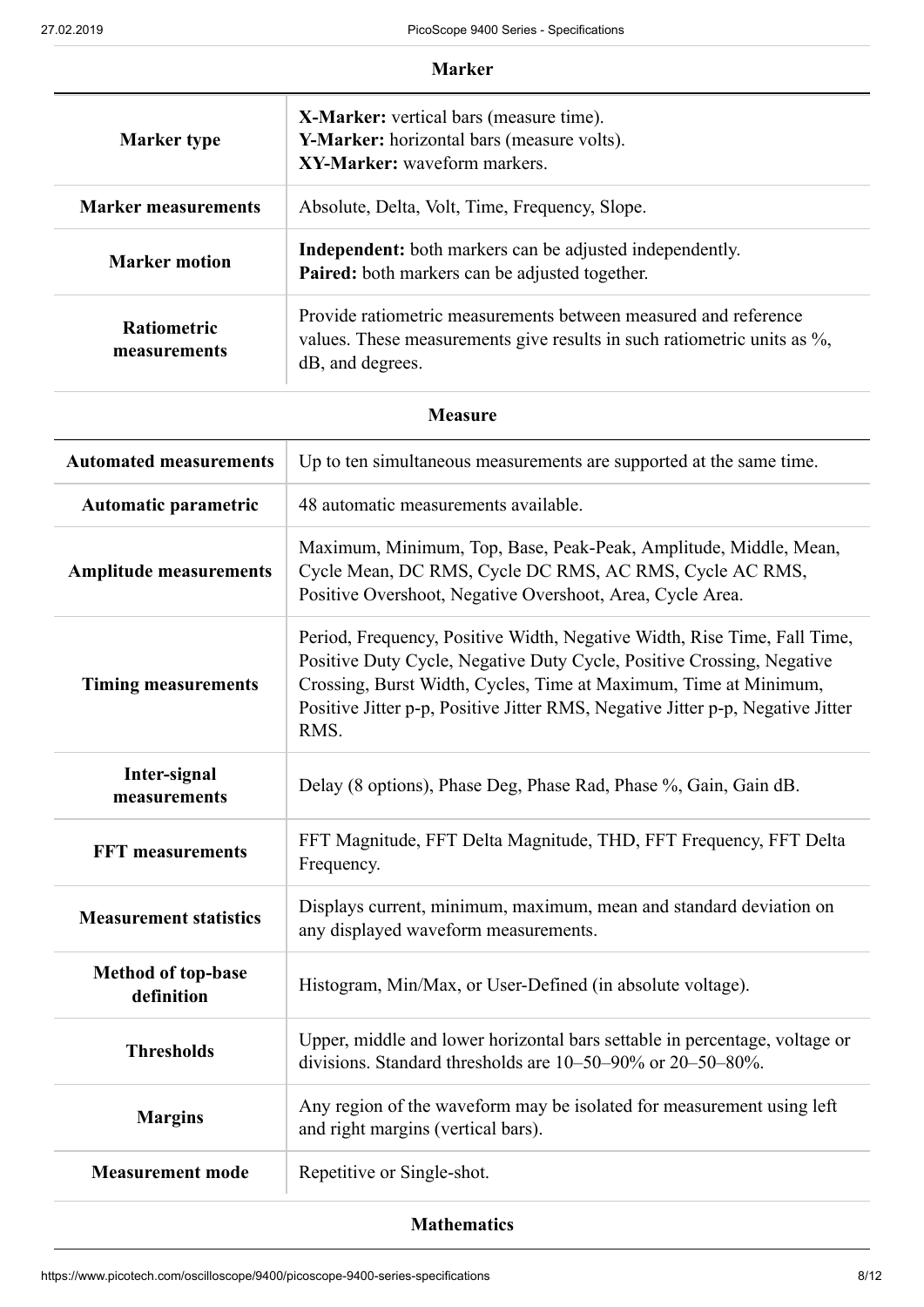**Mathematics**

| <b>Waveform math</b>                    | Up to four math waveforms can be defined and displayed using math<br>functions F1 to F4                                                                                                                                                                                                                                                                                                                                                                                                                                                                                                                                                                                                                                                                                                                                                                                                                                                       |
|-----------------------------------------|-----------------------------------------------------------------------------------------------------------------------------------------------------------------------------------------------------------------------------------------------------------------------------------------------------------------------------------------------------------------------------------------------------------------------------------------------------------------------------------------------------------------------------------------------------------------------------------------------------------------------------------------------------------------------------------------------------------------------------------------------------------------------------------------------------------------------------------------------------------------------------------------------------------------------------------------------|
| <b>Categories and math</b><br>operators | Arithmetic: Add, Subtract, Multiply, Divide, Ceil, Floor, Fix, Round,<br>Absolute, Invert, Common, Rescale.<br>Algebra: Exponentiation (e), Exponentiation (10), Exponentiation (a),<br>Logarithm (e), Logarithm (10), Logarithm (a), Differentiate, Integrate,<br>Square, Square Root, Cube, Power (a), Inverse, Square Root of the Sum.<br>Trigonometry: Sine, Cosine, Tangent, Cotangent, ArcSine, Arc Cosine,<br>ArcTangent, Arc Cotangent, Hyperbolic Sine, Hyperbolic Cosine,<br>Hyperbolic Tangent, Hyperbolic Cotangent.<br>FFT: Complex FFT, FFT Magnitude, FFT Phase, FFT Real part, FFT<br>Imaginary part, Complex Inverse FFT, FFT Group Delay. Bit operator:<br>AND, NAND, OR, NOR, XOR, XNOR, NOT.<br>Miscellaneous: Autocorrelation, Correlation, Convolution, Track, Trend,<br>Linear Interpolation, $Sin(x)/x$ Interpolation, Smoothing.<br>Formula editor: Build math waveforms using the Formula Editor control<br>window. |
| <b>Operands</b>                         | Any channel, waveform memory, math function, spectrum, or constant can<br>be selected as a source for one of two operands.                                                                                                                                                                                                                                                                                                                                                                                                                                                                                                                                                                                                                                                                                                                                                                                                                    |
| <b>FFT</b>                              | <b>FFT frequency span:</b> Frequency Span = Sample Rate $/2$ = Record<br>Length / $(2 \times$ Time base Range) FFT frequency resolution: Frequency<br>Resolution = Sample Rate / Record Length<br>FFT windows: The built-in filters (Rectangular, Hamming, Hann, Flattop,<br>Blackman-Harris and Kaiser-Bessel) allow optimization of frequency<br>resolution, transients, and amplitude accuracy.<br>FFT measurements: Marker measurements can be made on frequency,<br>delta frequency, magnitude, and delta magnitude. Marker measurements<br>can be made on frequency, delta frequency, magnitude, and delta<br>magnitude.<br>Automated FFT Measurements include: FFT Magnitude, FFT Delta<br>Magnitude, THD, FFT Frequency, and FFT Delta Frequency.                                                                                                                                                                                     |

| <b>Histogram</b>             |                                                                                                                                                                                                      |
|------------------------------|------------------------------------------------------------------------------------------------------------------------------------------------------------------------------------------------------|
| Histogram axis               | Vertical, Horizontal or Off.<br>Both vertical and horizontal histograms, with periodically updated<br>measurements, allow statistical distributions to be analyzed over any<br>region of the signal. |
| Histogram measurement<br>set | Scale, Offset, Hits in Box, Waveforms, Peak Hits, Pk-Pk, Median, Mean,<br>Standard Deviation, Mean $\pm 1$ Std Dev, Mean $\pm 2$ Std Dev, Mean $\pm 3$ Std<br>Dev, Min, Max-Max, Max.                |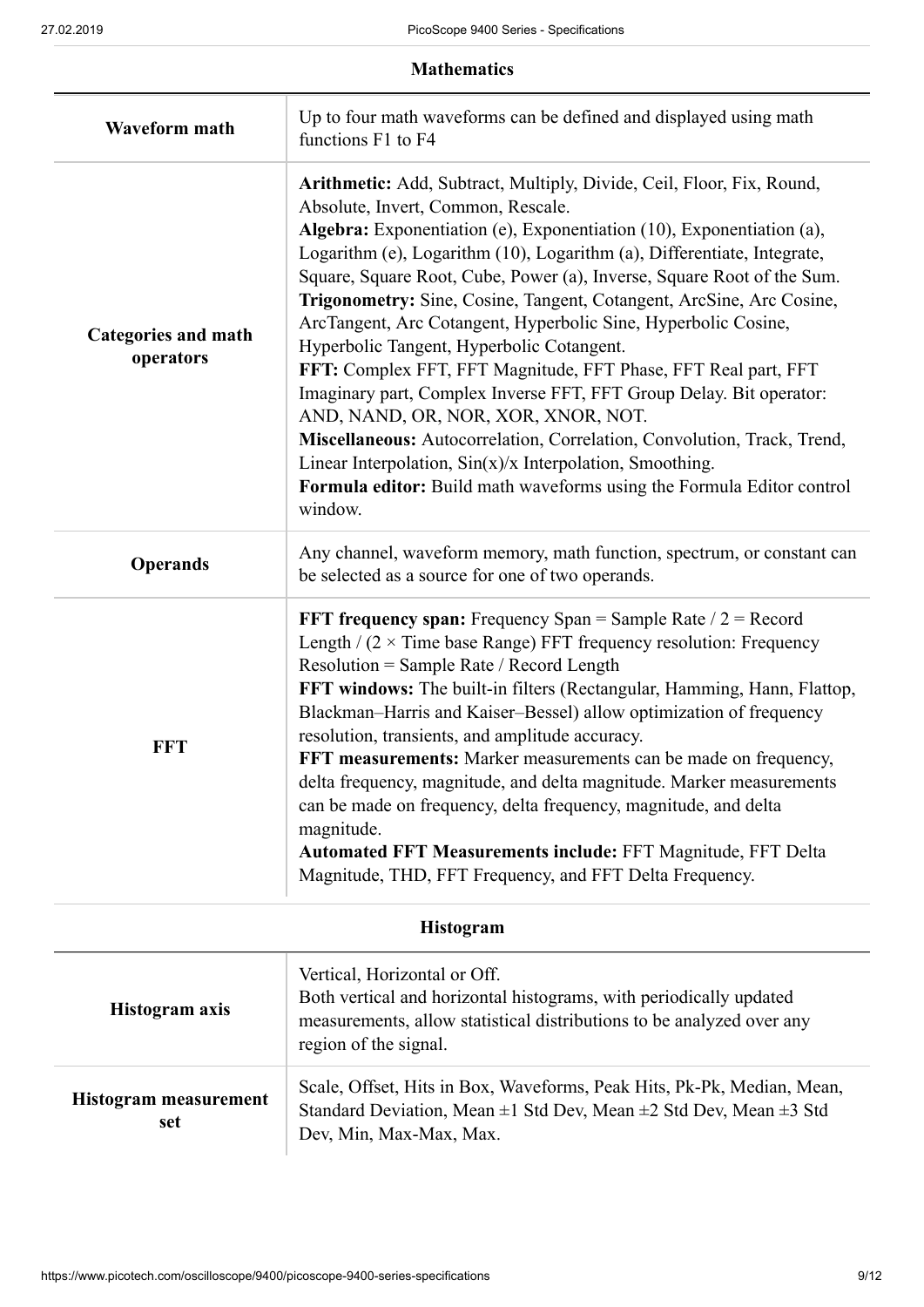|                            | Histogram                                                                                                                                                                                                                                                                                                                                                                                                                                                                           |
|----------------------------|-------------------------------------------------------------------------------------------------------------------------------------------------------------------------------------------------------------------------------------------------------------------------------------------------------------------------------------------------------------------------------------------------------------------------------------------------------------------------------------|
| <b>Histogram</b> window    | The histogram window determines which part of the database is used to<br>plot the histogram. You can set the size of the histogram window to be any<br>size that you want within the horizontal and vertical scaling limits of the<br>scope.                                                                                                                                                                                                                                        |
|                            | Eye diagram                                                                                                                                                                                                                                                                                                                                                                                                                                                                         |
| Eye diagram                | The PicoScope 9400 can automatically characterize an NRZ and RZ eye<br>pattern. Measurements are based upon statistical analysis of the waveform.                                                                                                                                                                                                                                                                                                                                   |
| <b>NRZ</b> measurement set | X: Area, Bit Rate, Bit Time, Crossing Time, Cycle Area, Duty Cycle<br>Distortion $(\%$ , s), Eye Width $(\%$ , s), Fall Time, Frequency, Jitter (p-p,<br>RMS), Period, Rise Time<br>Y: AC RMS, Crossing %, Crossing Level, Eye Amplitude, Eye Height,<br>Eye Height dB, Max, Mean, Mid, Min, Negative Overshoot, Noise p-p<br>(One, Zero), Noise RMS (One, Zero), One Level, Peak-Peak, Positive<br>Overshoot, RMS, Signal-to-Noise Ratio, Signal-to-Noise Ratio dB, Zero<br>Level. |
| <b>RZ</b> measurement set  | X: Area, Bit Rate, Bit Time, Cycle Area, Eye Width (%, s), Fall Time,<br>Jitter P-p (Fall, Rise), Jitter RMS (Fall, Rise), Negative Crossing, Positive<br>Crossing, Positive Duty Cycle, Pulse Symmetry, Pulse Width, Rise Time<br>Y: AC RMS, Contrast Ratio (dB, %, ratio), Eye Amplitude, Eye High, Eye<br>High dB, Eye Opening Factor, Max, Mean, Mid, Min, Noise P-p (One,<br>Zero), Noise RMS (One, Zero), One Level, Peak-Peak, RMS, Signal-to-<br>Noise, Zero Level.         |
| <b>Mask test</b>           |                                                                                                                                                                                                                                                                                                                                                                                                                                                                                     |
|                            |                                                                                                                                                                                                                                                                                                                                                                                                                                                                                     |

| <b>Mask test</b>     | Acquired signals are tested for fit outside areas defined by up to eight<br>polygons. Any samples that fall within the polygon boundaries result in<br>test failures. Masks can be loaded from disk, or created automatically or<br>manually. |
|----------------------|-----------------------------------------------------------------------------------------------------------------------------------------------------------------------------------------------------------------------------------------------|
| <b>Mask creation</b> | Create the following masks: Standard predefined Mask, Automask, Mask<br>saved on disk, Create new mask, Edit any mask.                                                                                                                        |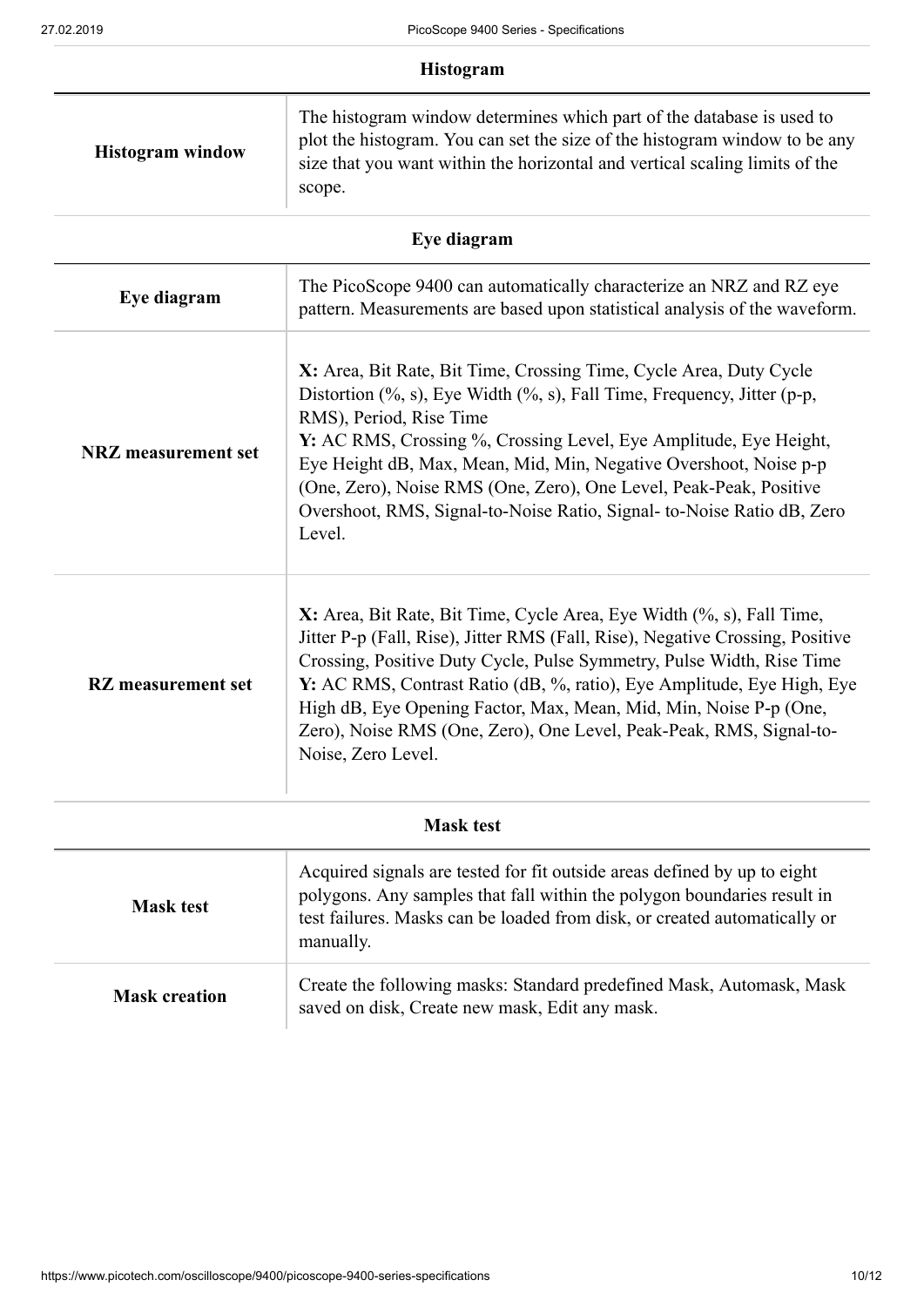**Mask test**

| <b>Standard mask</b>       | Standard predefined optical or standard electrical masks can be created.<br><b>SONET/SDH:</b> OC1/STMO (51.84 Mb/s) to FEC 2666 (2.6666 Gb/s)<br>Fibre Channel: FC133 Electrical (132.8 Mb/s) to FC2125E Abs Gamma<br>Tx.mask (2.125 Gb/s) Ethernet: 100BASE-BX10 (125 Mb/s) to 3.125<br>Gb/s 10GBase-CX4 Absolute TP2 (3.125 Gb/s) Infiniband: 2.5G<br>InfiniBand Cable mask (2.5 Gb/s) to 2.5G InfiniBand Receiver mask (2.5<br>Gb/s) InfiniBand $(2.5 \text{Gb/s})$<br>XAUI: 3.125 Gb/s XAUI Far End (3.125 Gb/s) to XAUI-E Near (3.125<br>Gb/s)<br><b>ITU G.703:</b> DS1, 100 $\Omega$ twisted pair (1.544 Mb/s) to 155 Mb 1 Inv, 75 $\Omega$<br>coax (155.520 Mb/s) ANSI T1/102: DS1, 100 Ω twisted pair, (1.544 Mb/s)<br>to STS3, 75 $\Omega$ coax, (155.520 Mb/s)<br>RapidIO: RapidIO Serial Level 1, 1.25G Rx (1.25 Gb/s) to RapidIO<br>Serial Level 1, 3.125G Tx SR (3.125 Gb/s)<br>PCI Express: R1.0a 2.5G Add-in Card Transmitter Non-Transition bit<br>mask (2.5 Gb/s) to R1.1 2.5G Transmitter Transition bit mask (2.5 Gb/s)<br>Serial ATA: Ext Length, 1.5G 250 Cycle, Rx Mask (1.5 Gb/s) to Gen1m,<br>3.0G 5 Cycle, Tx Mask (3 Gb/s) |
|----------------------------|------------------------------------------------------------------------------------------------------------------------------------------------------------------------------------------------------------------------------------------------------------------------------------------------------------------------------------------------------------------------------------------------------------------------------------------------------------------------------------------------------------------------------------------------------------------------------------------------------------------------------------------------------------------------------------------------------------------------------------------------------------------------------------------------------------------------------------------------------------------------------------------------------------------------------------------------------------------------------------------------------------------------------------------------------------------------------------------------------------------------------------------------------|
| <b>Mask margin</b>         | Available for industry-standard mask testing                                                                                                                                                                                                                                                                                                                                                                                                                                                                                                                                                                                                                                                                                                                                                                                                                                                                                                                                                                                                                                                                                                         |
| <b>Automask creation</b>   | Masks are created automatically for single-valued voltage signals.<br>Automask specifies both delta X and delta Y tolerances. The failure<br>actions are identical to those of limit testing.                                                                                                                                                                                                                                                                                                                                                                                                                                                                                                                                                                                                                                                                                                                                                                                                                                                                                                                                                        |
| Data collected during test | Total number of waveforms examined, number of failed samples, number<br>of hits within each polygon boundary                                                                                                                                                                                                                                                                                                                                                                                                                                                                                                                                                                                                                                                                                                                                                                                                                                                                                                                                                                                                                                         |

**Calibrator output**

| Calibrator output mode        | DC, 1 kHz square, meander with frequency from 15.266 Hz to 500 kHz.                                  |
|-------------------------------|------------------------------------------------------------------------------------------------------|
| <b>Output DC level</b>        | Adjustable from $-1$ V to $+1$ V into 50 $\Omega$ . Coarse increment: 50 mV, fine<br>increment: 1 mV |
| * Output DC level<br>accuracy | $\pm 1$ mV $\pm 0.5\%$ of output DC level                                                            |
| <b>Output impedance</b>       | 50 $\Omega$ nominal                                                                                  |
| Rise/fall time                | 150 ns, typical                                                                                      |
| <b>Output connectors</b>      | SMA female                                                                                           |
| Trigger output                |                                                                                                      |

| Timing           | Positive transition equivalent to acquisition trigger point |
|------------------|-------------------------------------------------------------|
| <b>Low level</b> | $(-0.2 \pm 0.1)$ V. Measured into 50 $\Omega$ .             |